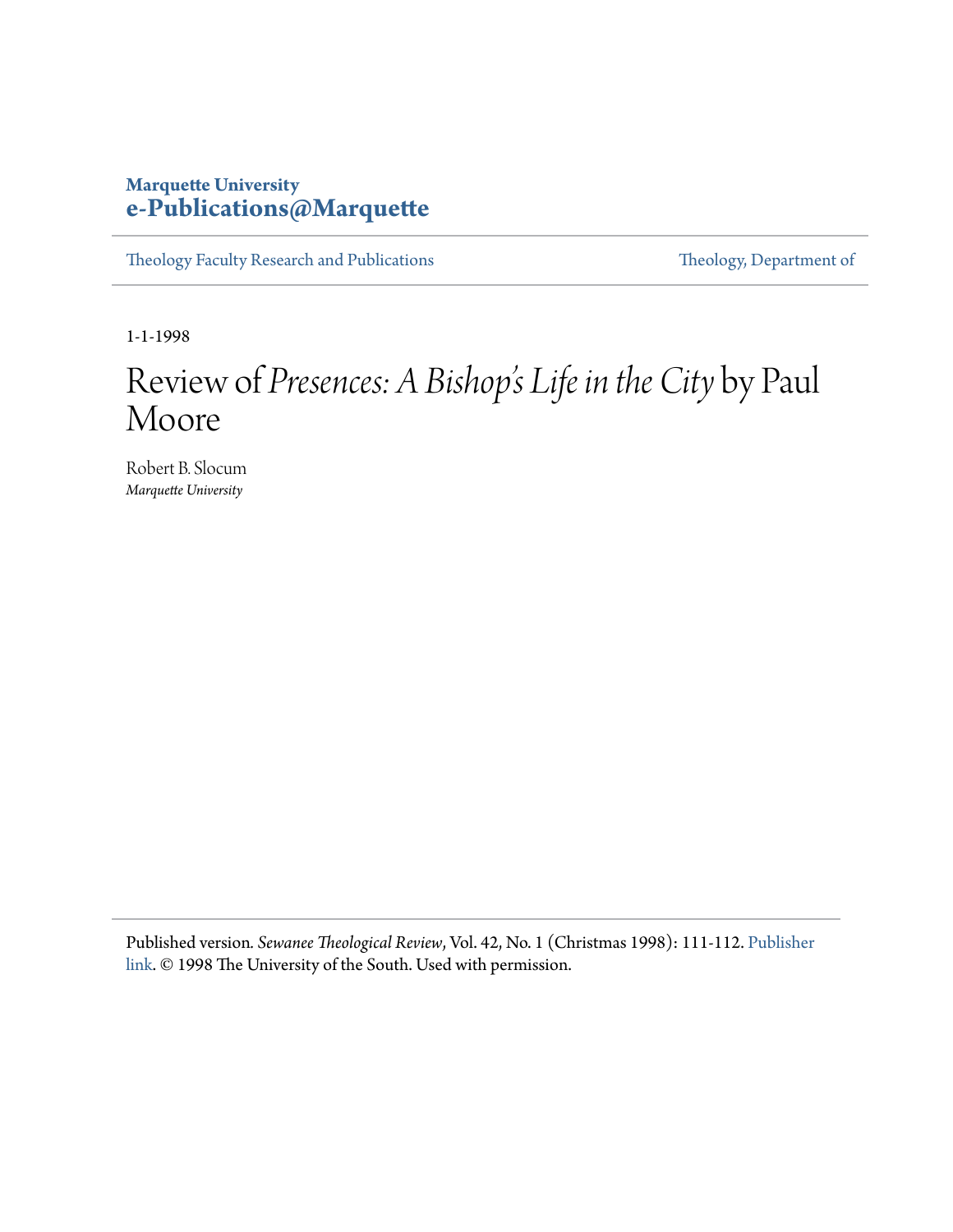Schlafer's treatment of the various kinds of occasions is a bit uneven. Some of the earlier sections (e g , preaching at weddings and funerals, or preaching the lives of the saints) seem overly concerned with definitions and categories, but when he reaches the chapters on the church's great holy days. Schlafer really hits hisstride. The chunks ofsermons he quotes in thissection (including a gem of his own for the Great Vigil of Easter) are particularly evocative, and his commentaries on what is needed at these focal points in the Christian year are rich and readable theological reflections. This section could well serve as an overview for a preacher looking ahead to a specific holy day or planning a preaching series for a whole season.

A beginning preacher will do well to read this book from beginning to end, heeding the advice and using the "include" and "avoid" lists in a fairly straightforward manner. But the experienced preachershould also keep it nearby, to dip into from time to time, when the issues and approaches to a "special" preaching occasion seem clear enough, but that edge, that *angle,* just will not yet reveal itself. As he introduces his reflections on preaching Ash Wednesday, Schlafer states that his reflections "are not meant to be definitive, but are intended as sparks that may help get some sermon fires started" (80). The remark could just as well be applied to the entire book. Plenty of sparks here.

*—lié* L. *Clader*

*Presences:* A Bishop's *life in the City*. By Paul Moore. New York: Farrar, Straus, and Giroux, 1997. 344 pages. \$28.00.

Paul Moore provides an autobiographical narrative that leads the reader through the various "presences" and moments of his life. It includes his earliest days, his preparatory school experience at St. Paul's School, his undergraduate years at Yale, his Marine Corps training, and the wound he sustained in combat on Guadalcanal during World War II. The narrative also presents his training for priesthood at General Theological Seminary, his first experience of urban ministry at Grace Church in Jersey City, and his later ministry experiences as dean of Christ Church Cathedral in Indianapolis, suffragan bishop in the Diocese of Washington, and bishop of New York. Much emphasis is given to Moore's involvement in the issues and causes of social justice throughout his ministry—both in the United States and in visits overseas.

Moore's narrative reflects major transitions in his life. He was born into a world of privilege and wealth (his first chapter is titled "A Silver Spoon"). He came to have great compassion for the poor and needy in American society and throughout the world. He was also a platoon leader in the Marine Corps but came to be an advocate for peace and nuclear freeze.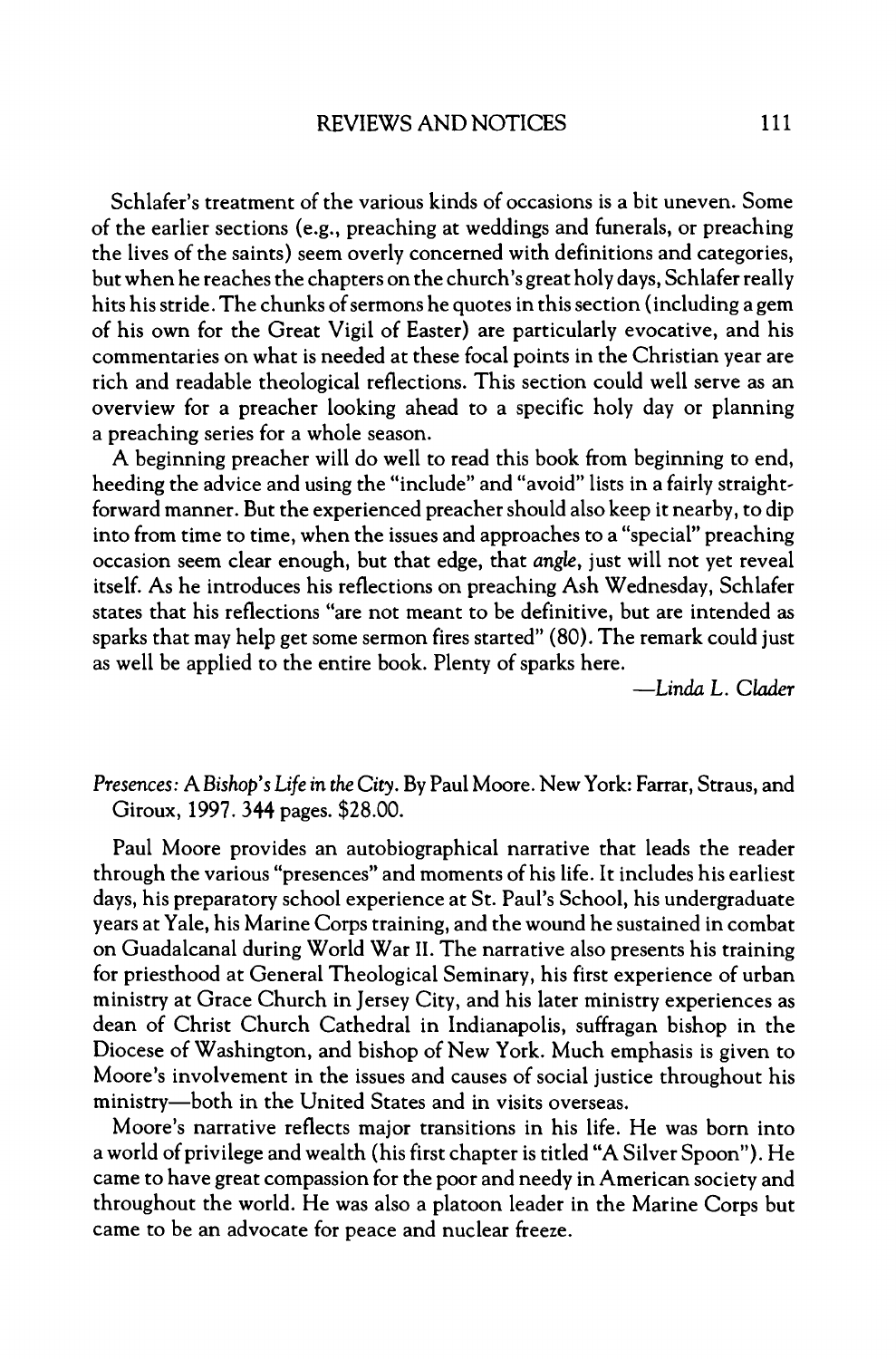In many respects, Moore's experiences in Jersey City were pivotal for his entire ordained ministry. Moore went to Jersey City with his wife and family and two other Episcopal priests, Robert Pegram and Kilmer Myers. They sought "to reach the people of the city with the love of Christ by ministering to their needs, both personal and social; and to halt the trend in the church at that time of closing down a parish when Episcopalians left the area" (109). Moore brought the Episcopal Church's ministry to those who were most in need, even as he called on the Episcopal Church to embrace and help all kinds of people. He saw this help as the vocation of the Body of Christ in the world, "however inadequately expressed by the very human Church." Anything less presents "a distorted image of God" (261).

Although he is not trying to provide a theology text, Moore draws together his life story and the theological meaning of his faith in a powerful way. His emphasis on social justice and the church's vocation to serve the needy is deeply rooted in his theology of the incarnation and the cross. In the Word of God become flesh, "the qualities of that mystery of being (love, freedom, justice) were lived out in a human body and confronted the world in its broken, sinful, demonic state; persecution, suffering, and death resulted" (317). Yet out of that suffering and death came the resurrection. Similarly, love and evil collide in the world today, resulting in innocent suffering. Out of this dynamic, though, comes the redeeming of the world. In this dynamic is the daily vocation of the church—to share love that collides with evil in the world and to participate in the world's redemption. A comfortable church withdrawn into its own social circles and its own favorite issues will fall short of that vocation.

*—Robert B. Slocum*

*Healthy Clergy, Wouàd Healers: Their Families and Their Ministries* By Roberta Chapin Walmsley and Adair T. Lummis. New York: Church Publishing Inc., 1997. xii + 164 pages. \$19.95 pb.

This book grows out of the Clergy Family Project, which has as its goal the development of a profile of a "healthy" priest and spouse, the identification of attributes and behaviors that contribute to their health, and assistance to dioceses in instituting "programs, policies, and resources that preserve their health." The keystone of the project is a twenty-four-page questionnaire that is distributed to the clergy and spouses in the participating diocese. The responses to these questionnaires are collated and interpreted, and the diocese is encouraged to develop a plan ofaction based on the data. This book is a report and analysis of the data gathered from 907 clergy and 572 spouses in twelve dioceses that participated in the project between 1990 and 1993.